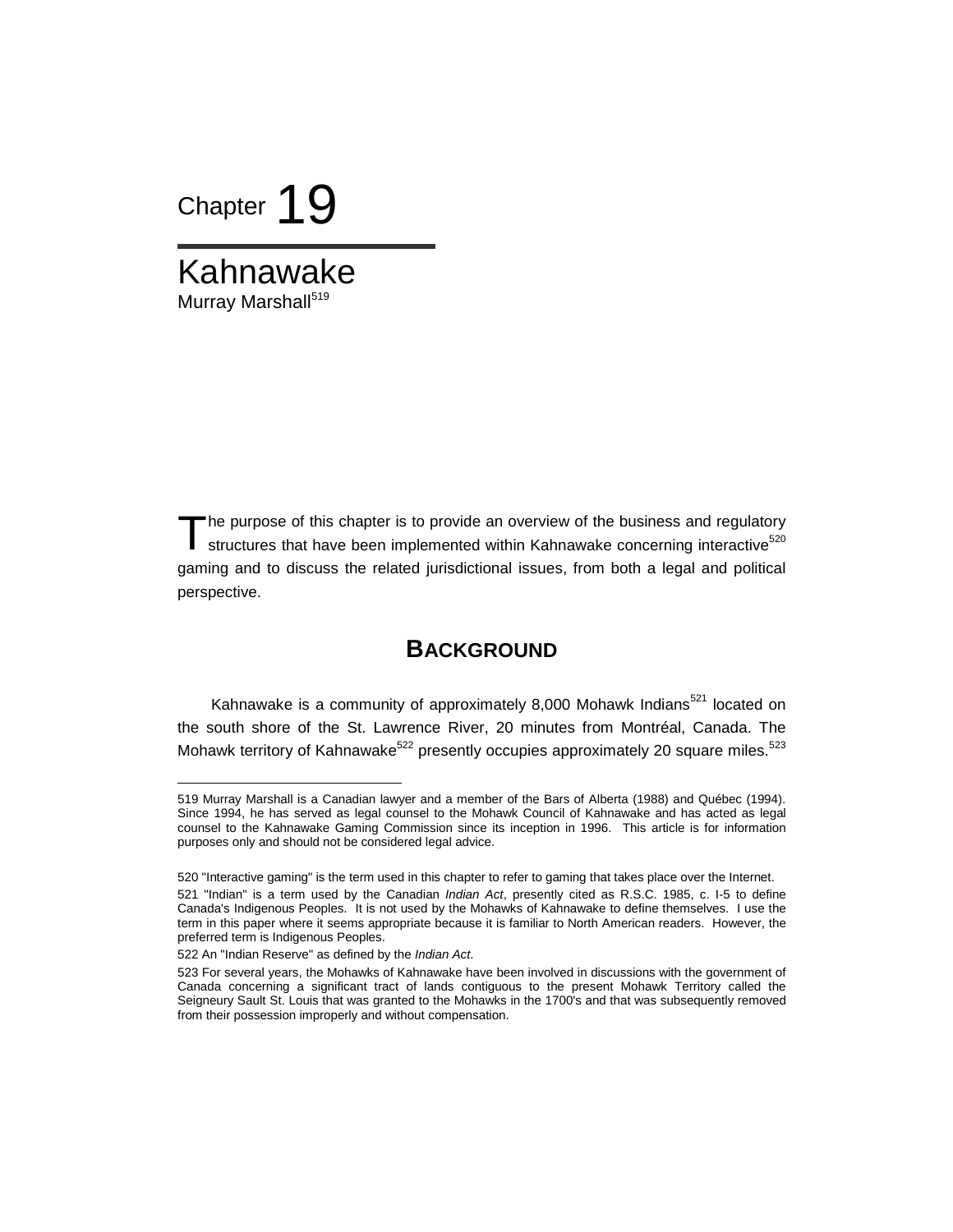The territory is crossed by three major highways, four hydro transmission lines, two railway lines, fiber optic and cable lines and a major international inland waterway—the St. Lawrence Seaway.

The Mohawk Council of Kahnawake (the "Council") is the governing body in and for the Mohawk territory of Kahnawake. The Council is composed of 11 chiefs and one grand chief, all of whom are elected by the community. Elections are held every two years.

The Mohawks of Kahnawake have consistently and historically asserted sovereignty and jurisdiction over their territory. They have never been defeated in battle and have never entered into a treaty with any government that waives or diminishes their sovereignty.

The Council, on behalf of the community, enacts laws and creates institutions that are necessary for maintaining peace, order and good government within their territory. Kahnawake has its own police force (the Kahnawake Peacekeepers), Court, schools, hospital, fire station and social services, all of which operate under the control and regulation of the Council and laws enacted by the Council.

Kahnawake has, by legislative act, created and empowered such regulatory agencies as: the Kahnawake Peacekeepers Ethics Committee; Kahnawake Alcoholic Beverages Control Commission, the Kahnawake Athletic Events Commission and, of particular interest for present purposes, the Kahnawake Gaming Commission.

The Kahnawake Gaming Commission was established and empowered by the *Kahnawake Gaming Law*, enacted by Council in 1996.<sup>524</sup> The Commission's overall mandate is to regulate and control gaming and gaming related activities that take place within or from the Mohawk Territory of Kahnawake.

### **Mohawk Internet Technologies**

As Kahnawake's governing body, one of Council's primary functions is to create the environment and mechanisms necessary to facilitate economic development within the Mohawk territory. In 1998, the Council became aware of the opportunities for economic growth and employment offered by e-commerce and particularly the interactive gaming industry. After several months of research and consideration, the Council made a decision to establish an entity—Mohawk Internet Technologies ("MIT")—that would offer services to industries involved in e-commerce, including the interactive gaming industry. On January 5, 1999, MIT was formally created and mandated by a Council Resolution which provided in part:

<sup>524</sup> Mohawk Council of Kahnawake Resolution No. 26/1996-97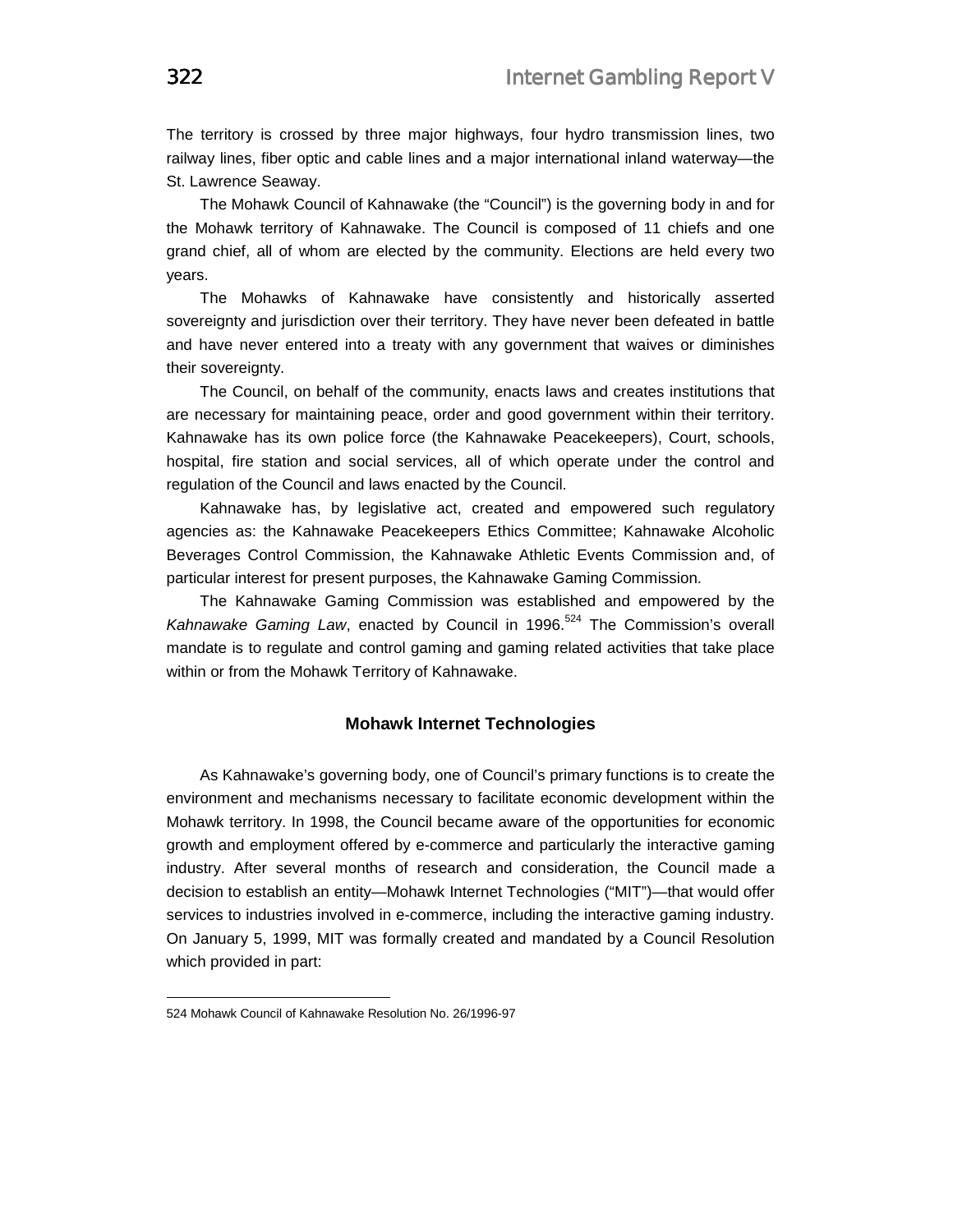*"MOHAWK INTERNET TECHNOLOGIES is empowered to conduct such activities as are required to develop, manage, operate and administer Internet commerce and related technologies within the Mohawk Territory of Kahnawake that are in the best interests of the community of Kahnawake, provided that such activities are in accordance with the laws of Kahnawake."<sup>525</sup>*

Since its creation, MIT has been wholly owned and controlled by the Mohawk Council of Kahnawake. It is a non-incorporated band-empowered entity<sup>526</sup> that functions under the direction of a four-member board of directors.

In 1999, MIT refurbished an existing office building within Kahnawake into a stateof-the-art co-location facility that offers a variety of services to e-commerce clients many of whom operate Internet gaming sites that are licensed and regulated by the Kahnawake Gaming Commission. MIT itself does not operate an interactive gaming site.

Since its creation, MIT has created more than 250 jobs for the community of Kahnawake and surrounding areas. It is by far the largest private employer within Kahnawake.

# **KAHNAWAKE'S REGULATIONS CONCERNING INTERACTIVE GAMING**

Contemporaneous with its development of the "business side" of the equation, the Council also recognized the need to create a regulatory environment designed specifically for the interactive gaming industry and the commission was mandated to research and prepare a set of regulations for that purpose.

The commission approached this task with the intent of creating a regulatory model that would be suitable for Kahnawake, but that would also facilitate cooperation between Kahnawake and other regulating jurisdictions. In 1998, the interactive gaming industry was still in its infancy and few jurisdictions had created their own legislation in this area. After careful consideration the commission chose the *Interactive Gambling (Player Protection) Act, 1998<sup>527</sup>* enacted in Queensland, Australia, to serve as a model for its regulation. Over the course of the next several months, under the guidance of Frank

<sup>525</sup> Mohawk Council of Kahnawake Resolution No. 62/1998-99

<sup>526</sup> The term "band-empowered entity" is not defined by the *Indian Act* but is used in Government of Canada policies to describe an entity that is owned and controlled by an "Indian band." The entity may be incorporated or non-incorporated.

<sup>527</sup> Act No. 14 of 1998, assented to 26 March 1998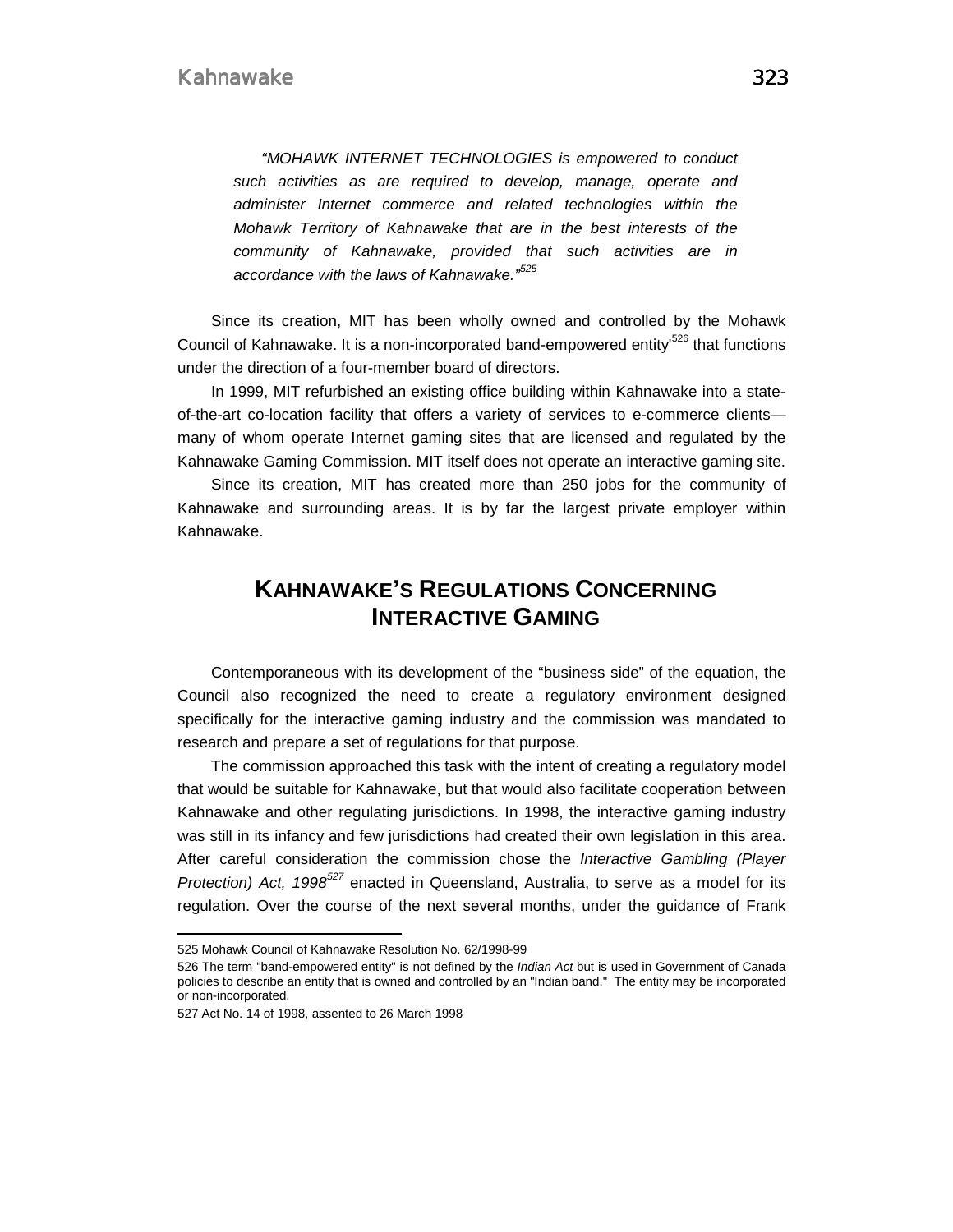Catania, former director of the New Jersey division of gaming enforcement, the commission prepared its regulatory framework and, on July 8, 1999, enacted the Kahnawake regulations concerning interactive gaming (the "regulations"). The full text of the regulations can be viewed at the commission's Web site: www.kahnawake.com/gamingcommission.

Given the global nature of the medium–i.e. the Internet–the commission recognized the desirability of coordinating its regulations with those in other jurisdictions. Their commitment to this objective is reflected in section 3 of the Regulations:

*"3. These Regulations may serve as a basis for the harmonization of regulatory schemes concerning interactive gaming in other jurisdictions and for co-operation and mutual assistance between the Kahnawake Gaming Commission and other regulatory bodies. However, these Regulations are not dependent on the ratification or approval of any other jurisdiction or regulatory body."* 

The regulations are designed to ensure that all interactive gaming and gaming related activities conducted within or from the Mohawk Territory of Kahnawake satisfies three basic principles:

- 1. that only suitable persons and entities are permitted to operate within Kahnawake;
- 2. that the games offered are fair to the player; and
- 3. that winners are paid.

Determining the "suitability" of persons and entities is a process that requires an applicant to provide extensive information to the Commission concerning the business entity that will operate the gaming venture as well as each of the principals associated with the entity. The 'know your client' rule is strictly enforced. The information provided is investigated for accuracy and completeness by an independent agency contracted by the commission and, based on the agency's reports, the commission makes a decision as to the applicant's suitability.

A number of measures are taken to ensure that the games offered by a permit holder are fair to the player. The commission contracts with an internationally known accounting firm to ensure the games offered are being conducted fairly and paying out at a verifiable rate. To ensure that any player who has concerns about gaming irregularities has easy access to the commission, permit holders are required to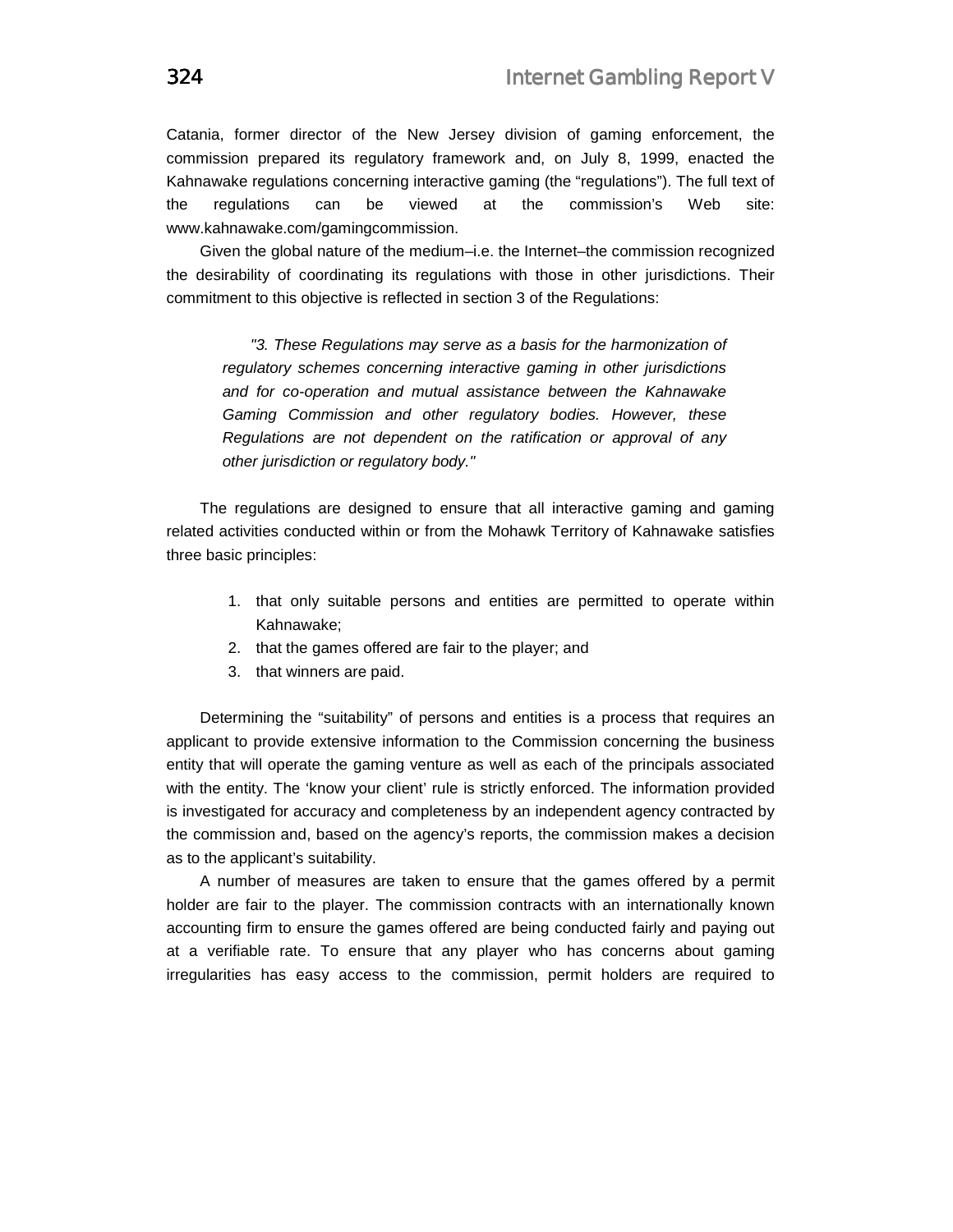$\overline{a}$ 

prominently display on their sites the commission's logo, hyperlinked to the commission's Web site.

To ensure that operators are able to meet their obligations to players, the financial viability of an applicant is assessed at the time of an application and may be reassessed at any time the commission directs. The regulations also provide for the posting of various forms of security, where the commission deems it to be necessary.

# **LEGAL AND POLITICAL CONSIDERATIONS**

Since 1982,<sup>528</sup> the Constitution of Canada has recognized and affirmed the "treaty and aboriginal rights" of the indigenous peoples whose territories are located within Canada. The nature and scope of those rights is the subject of continuing discussions at the political level and has been the subject of numerous legal actions.

Kahnawake's jurisdiction to conduct, facilitate and regulate gaming and gamingrelated activities is a facet of the right it has as a community of indigenous peoples to regulate and control economic development activities that take place within or from its territory and, more fundamentally, to govern its own affairs. As will be discussed at greater length in this paper, if it were necessary to do so, Kahnawake's exercise of jurisdiction in this area would be defended as the exercise of an "aboriginal right" protected by the Constitution of Canada.

Recognizing the need to coordinate its regulations with any relevant legislation that exists at the federal or provincial levels, Kahnawake has, for the past three years, been forthright in its discussions with Canada and Québec concerning interactive gaming and has engaged in a series of discussions with both levels of government with the object of harmonizing the legislative provisions of each of the affected jurisdictions.

In any event, for the past three years, Québec and Canada have been fully informed about Kahnawake's exercise of jurisdiction over interactive gaming and there have been no formal challenges - legal or otherwise - from either level of government.

There is every reason to believe that the following view expressed in a recent paper published by the Library of Parliament, Parliamentary Research Branch, is correct:

<sup>528</sup> Section 35(1), *Constitution Act, 1982*, R.S.C. 1985 Appendix II, No. 44 En. Canada Act 1982 (U.K.), c. 11 Am. Constitution Amendment Proclamation, 1983, SI/84-102.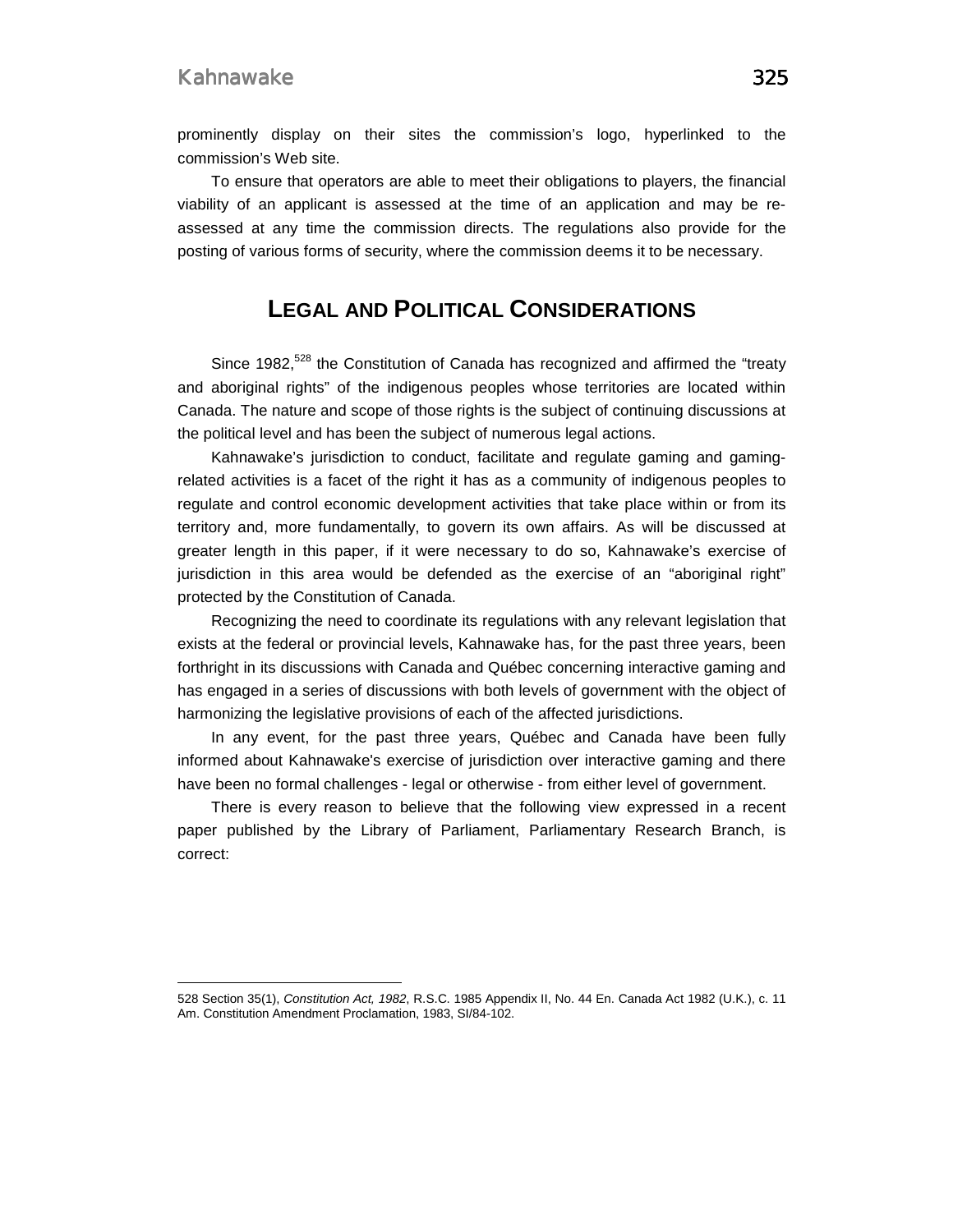*"…Department of Justice officials are apparently aware that the [interactive gaming] activity [in Kahnawake] is going on, but it is expected that a 'political' solution will be sought through negotiation."<sup>529</sup>*

#### **Canadian Law concerning Internet Gaming**

Before examining the "aboriginal" issues, it is worth noting that the state of Canadian law as it relates to interactive gaming is far from clear. Part VII of the Criminal Code of Canada*<sup>530</sup>* generally prohibits gaming in Canada but provides a number of exceptions among which are gaming activities that are carried out in accordance with a permit issued by a province of Canada and a number of lottery schemes for which provincial governments are given the responsibility to regulate.

However, the Criminal Code, in its present form, does not specifically address the issue of Internet gaming.

While it may be argued that the existing provisions of the Criminal Code are broad enough to include Internet gaming, it would not explain the efforts of a liberal member of Parliament<sup>531</sup> to enact private members' *Bill C-353*, "An Act to amend the Criminal Code (Internet lotteries)." The bill was given first reading in the Canadian Parliament in November 1996 and a second reading in February 1997; it went to committee later that year. The bill provided, in part:

*"(2.3) The Government of Canada may license an Internet service provider or other person to operate and manage a lottery scheme on the Internet…"* 

A federal election was held in the summer of 1997 and Bill C-353 died 'on the order paper' in April 1997 when Parliament was dissolved. No comparable bill has since been introduced.

The Canadian federal government's lack of enthusiasm for regulating activity on the Internet is also reflected in a public notice issued by the Canadian Radio-Television and Telecommunications Commission ("CRTC") dated May 17, 1999, which after considering its role with respect to the Internet, concluded:

530 R.S.C. 1985, c. C-46.

<sup>529</sup> Sports Wagering on the Internet, Geoffrey P. Kelley, Law and Government Division, 1 February, 2001, page 4.

<sup>531</sup> Dennis J. Mills, (Lib. Broadview-Greenwood)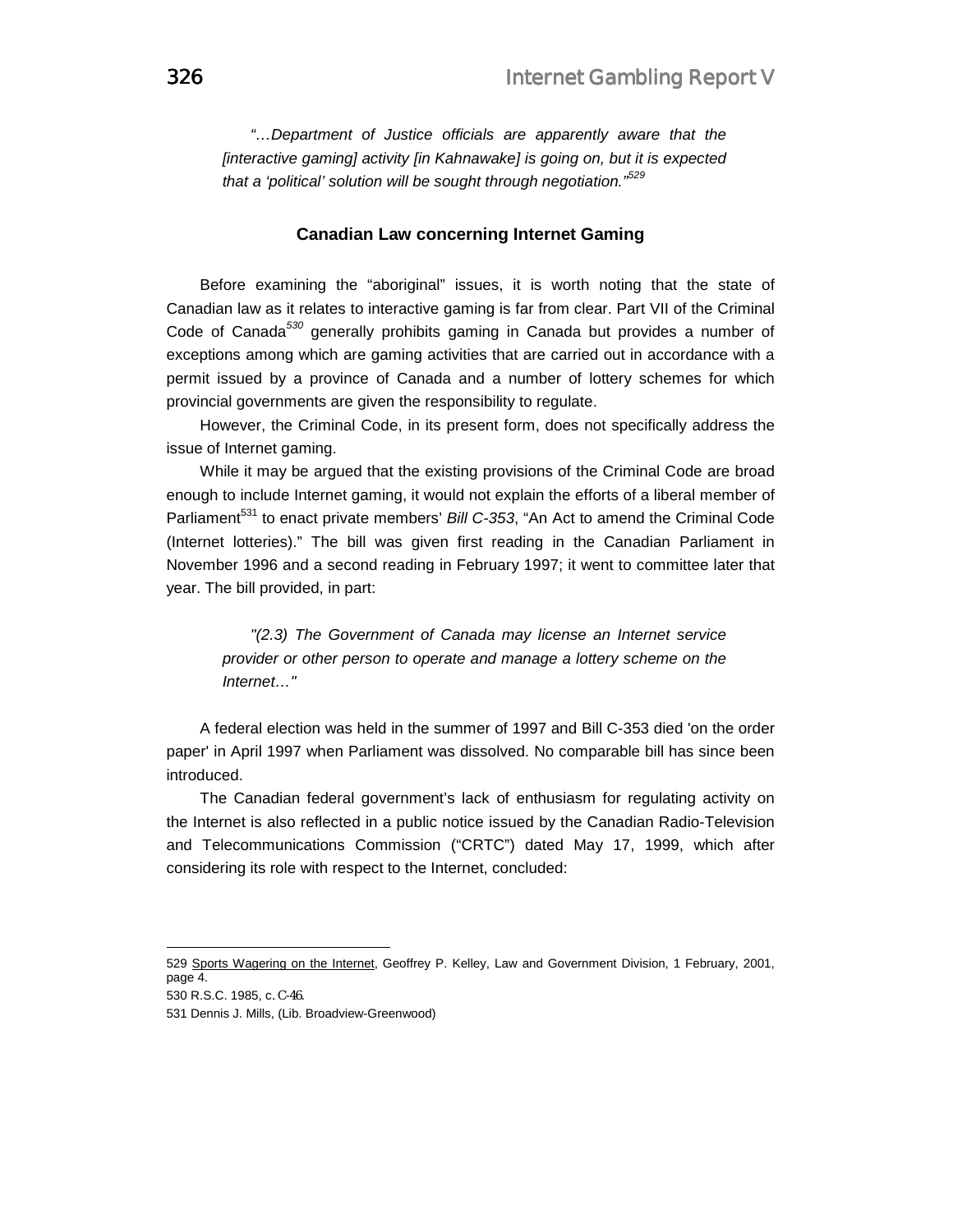$\overline{a}$ 

*"Accordingly, the Commission will not regulate new media activities on the Internet under the Broadcasting Act."* 

Where the governments of Canada and Québec have chosen not to "occupy the field" regarding the conduct, facilitation and regulation of interactive gaming, Kahnawake has taken a more progressive approach and has specifically exercised its jurisdiction in this area through the creation of MIT and the enactment of the Kahnawake Regulations concerning Interactive Gaming.

A brief review of the legal and political environment in Canada, as it relates to "aboriginal rights" and to the issue of interactive gaming is instructive.

### **Canadian Law Concerning Aboriginal and Treaty Rights**

Canadian law is presently in a state of flux concerning the status of "Indian" lands and the nature and scope of aboriginal and treaty rights enjoyed by indigenous peoples on their lands.

The issue is first addressed in section 91(24) of Canada's *Constitution Act, 1867*, which assigns to the federal government (as distinct from the provincial governments) the power to legislate with respect to "Indians, and lands reserved for the Indians." Pursuant to this head of power, the federal government of Canada enacted the Indian Act that purported to establish a regulatory scheme for all matters related to indigenous peoples in Canada.

*The Indian Act* still exists, but is generally considered to be an archaic piece of legislation.<sup>532</sup> With the cooperation of the government of Canada, the Indian Act is in the process of being abolished, albeit in a slow and piecemeal fashion, and replaced with "government-to-government" agreements between Canada and indigenous "First Nations." The impetus for this process was the amendment to the Canadian Constitution Act in 1982, which added the following section:

*"35(1) The existing aboriginal and treaty rights of the aboriginal peoples of Canada are hereby recognized and affirmed."533*

<sup>532</sup> Between April 30, and December 31, 2001, the Government of Canada implemented a national plan entitled "Communities First: First Nations Governance" ("FNG") and launched a series of discussions with First Nations leaders and individuals across Canada for the purpose of designing legislation that will replace the *Indian Act.* Reports are presently being prepared summarizing the result of those discussions with the expectation that a draft Bill will be introduced in the Canadian Parliament as early as the spring of 2002. 533 Cited at Note 10.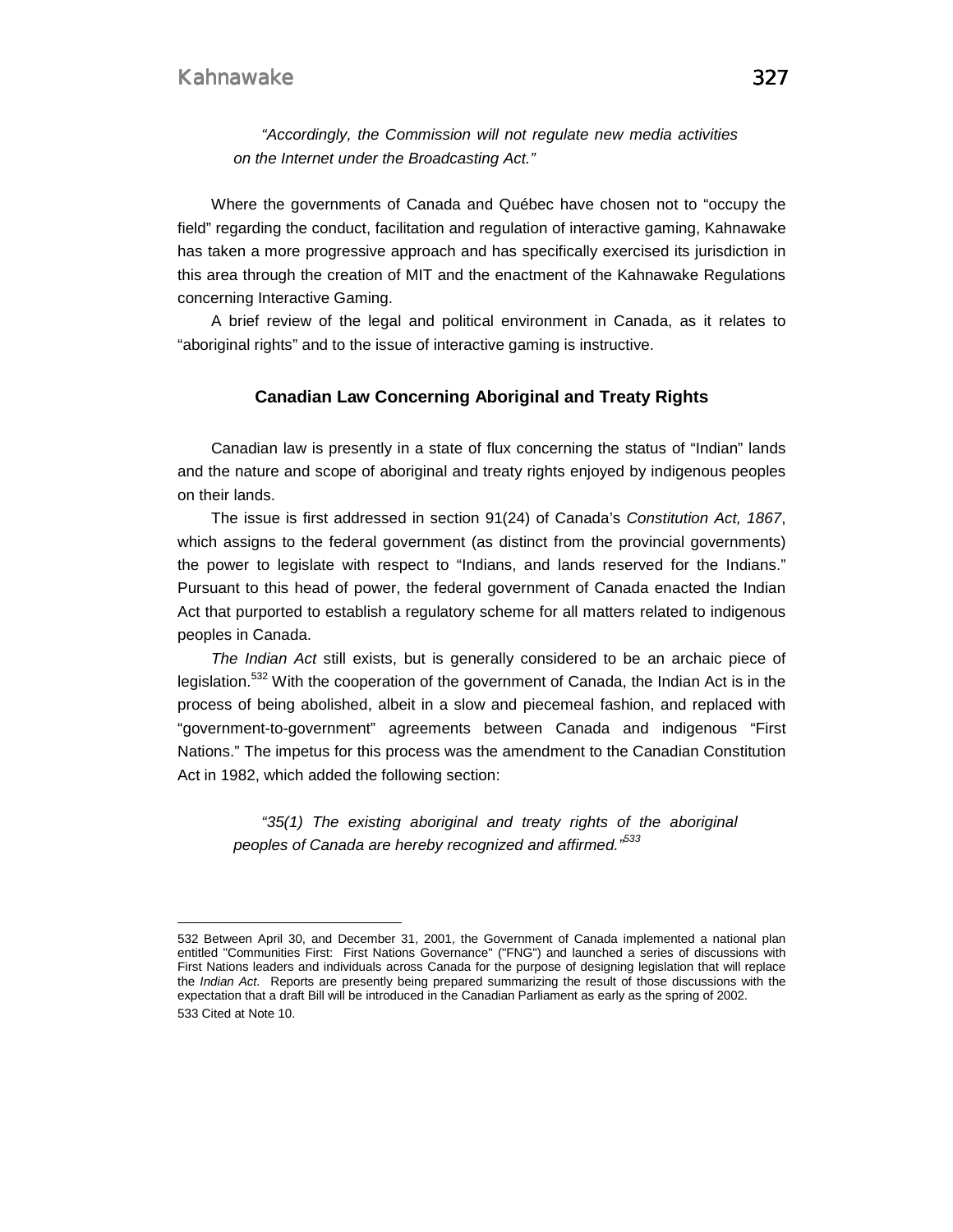Since its enactment in 1982, section 35(1) has generated a significant volume of case law concerning the nature and scope of the "existing aboriginal and treaty rights" to which it refers. Generally, the Supreme Court of Canada—the highest level of court in Canada—has consistently held that Indigenous Peoples enjoy certain rights on their lands that arise by virtue of their status as Canada's "First Nations." The specific nature and scope of those rights are determined on a case-by-case basis, which requires an examination of the particular culture and history of the First Nation claiming the right.

### **Canadian Case Law Concerning the 'Aboriginal Right' and Gaming**

The test in respect to any indigenous claim to a section 35(1), "aboriginal right" is set out in the 1996 Supreme Court of Canada decisions in *R. -v.- Van der Peet,534 R. v.- N.T.C. Smokehouse Ltd*. *<sup>535</sup>* and *R. -v.- Gladstone.<sup>536</sup>*

The major elements of the test as set out by the Supreme Court of Canada in *Van der Peet* are as follows:

- 1. Any ambiguity as to the scope and definition of Section 35(1) must be resolved in favor of Indigenous Peoples.
- 2. To constitute an aboriginal right protected by Section 35(1) an activity must be an element of a practice, custom or tradition integral to the distinctive culture of the Indigenous group claiming the right. This is known as the "integral to a distinctive culture test."
- 3. To be integral, a practice, custom or tradition must be of central significance to the indigenous society in question, i.e. one of the things which made the culture of the society distinctive.
- 4. The practices, customs and traditions that constitute aboriginal rights are those customs and traditions (which have continuity with the practices) that existed prior to contact with European society. Conclusive evidence from pre-contact times about the practice, customs and traditions of the community in question need not be produced before the court.

The only case in which the Supreme Court of Canada has applied the Van der Peet test to the specific issue of indigenous gaming and the regulation of gaming, is in the 1996 case of *R. -v.- Pamajewon.<sup>537</sup>*

<sup>534 [1996] 2</sup> S.C.R. 507

<sup>535 [1996] 2</sup> S.C.R. 672

<sup>536 [1996] 2</sup> S.C.R. 723

<sup>537 [1996] 2.</sup>S.C.R. 821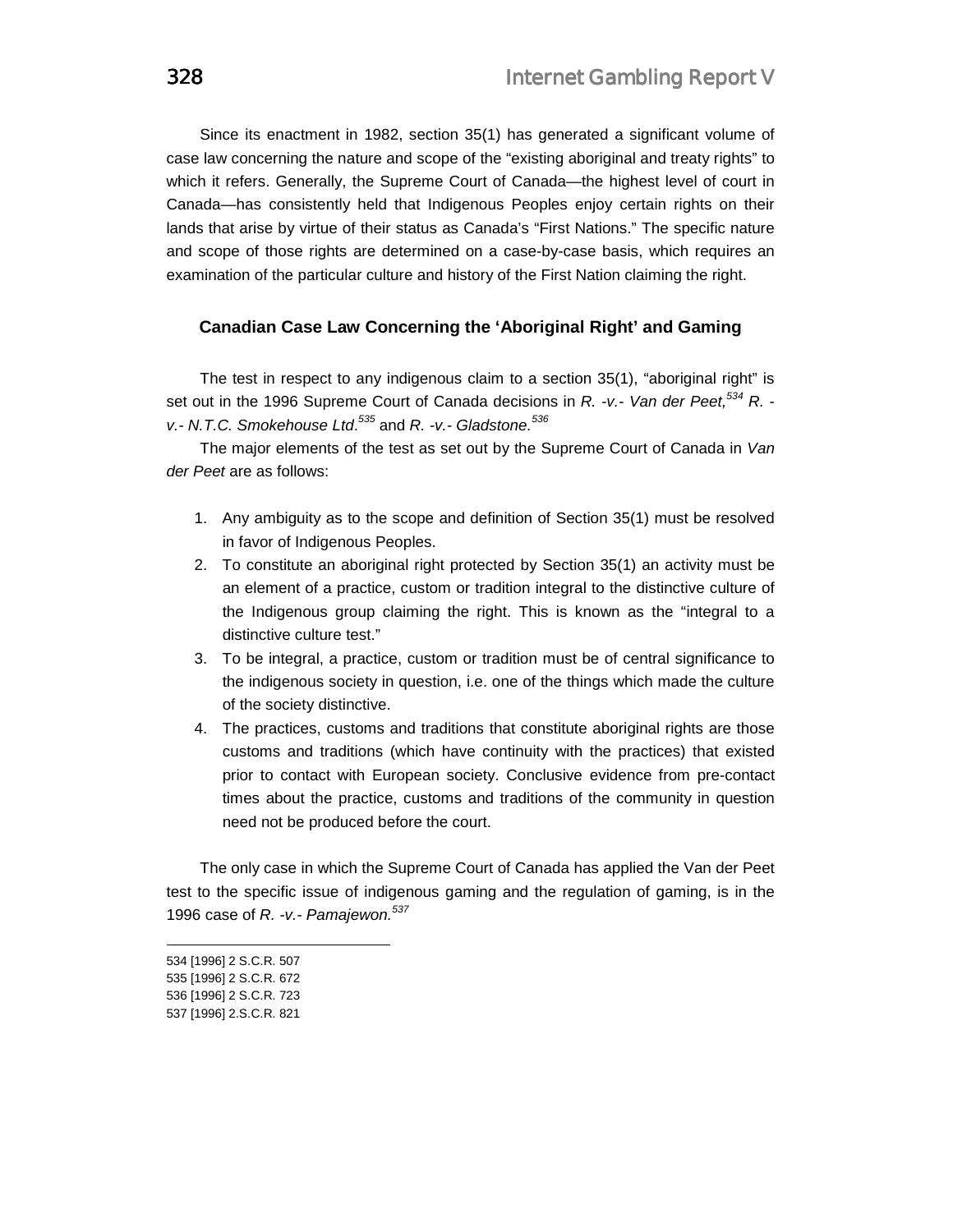In the court's view, the claim for an aboriginal right in *Pamajewon* failed because:

*"The evidence presented… does not demonstrate that gambling, or that the regulation of gambling, was an integral part of the distinctive cultures of the Shawanaga or Eagle Lake First Nations."538*

However, it is important to note that counsel for *Pamajewon* did not have the benefit at trial of the Supreme Court of Canada decision in *Van der Peet*. In fact, the Supreme Court of Canada rendered its decision in *Pamajewon* exactly one day after it established the legal test for an "aboriginal right" in the *Van der Peet* trilogy.<sup>539</sup>

The results of *Pamajewon* may very well have been different had the proof adduced at trial in support of the existence of the aboriginal right been presented within a *Van der Peet-*type framework. Not knowing the nature of the legal test for an "aboriginal right" would certainly have affected the litigants' ability to advance the appropriate evidence and arguments in the lower courts.

It is likely that if the *Van der Peet* test were applied to the Mohawks of Kahnawake claim of an aboriginal right to conduct, facilitate and regulate gaming within or from its territory, the result would be very different. Historical research has demonstrated very clearly that gaming and wagering by Mohawk peoples is a tradition which pre-dated European contact.

The historical authorities attest not only to the popularity of lacrosse and other games among the Iroquois, $540$  but also because high-stakes wagering upon the outcome of such games and contests were central to the entire experience. In his seminal work, League of the Iroquois, Lewis H. Morgan states:

> *"Betting upon the result was common among the Iroquois. As this practice was never reprobated by their religious teachers, but on the contrary, rather encouraged, it frequently led to the most reckless indulgence. It often happened that the Indian gambled almost every valuable article which he possessed; his tomahawk, his medal, his ornaments, and even his blanket. … These bets were made in a systematic manner, and the articles then deposited with the managers of the game. A bet offered by a person upon one side, in the nature of some valuable article, was matched by a similar article, or one of equal value, by some one upon the other. Personal ornaments made the*

<sup>538</sup> *Ibid*, at page 834.

<sup>539</sup> The decision in *Van der Peet* was issued August 21, 1996. *Pamajewon* was issued August 22, 1996. 540 The Iroquois Confederacy included the Mohawk Nation.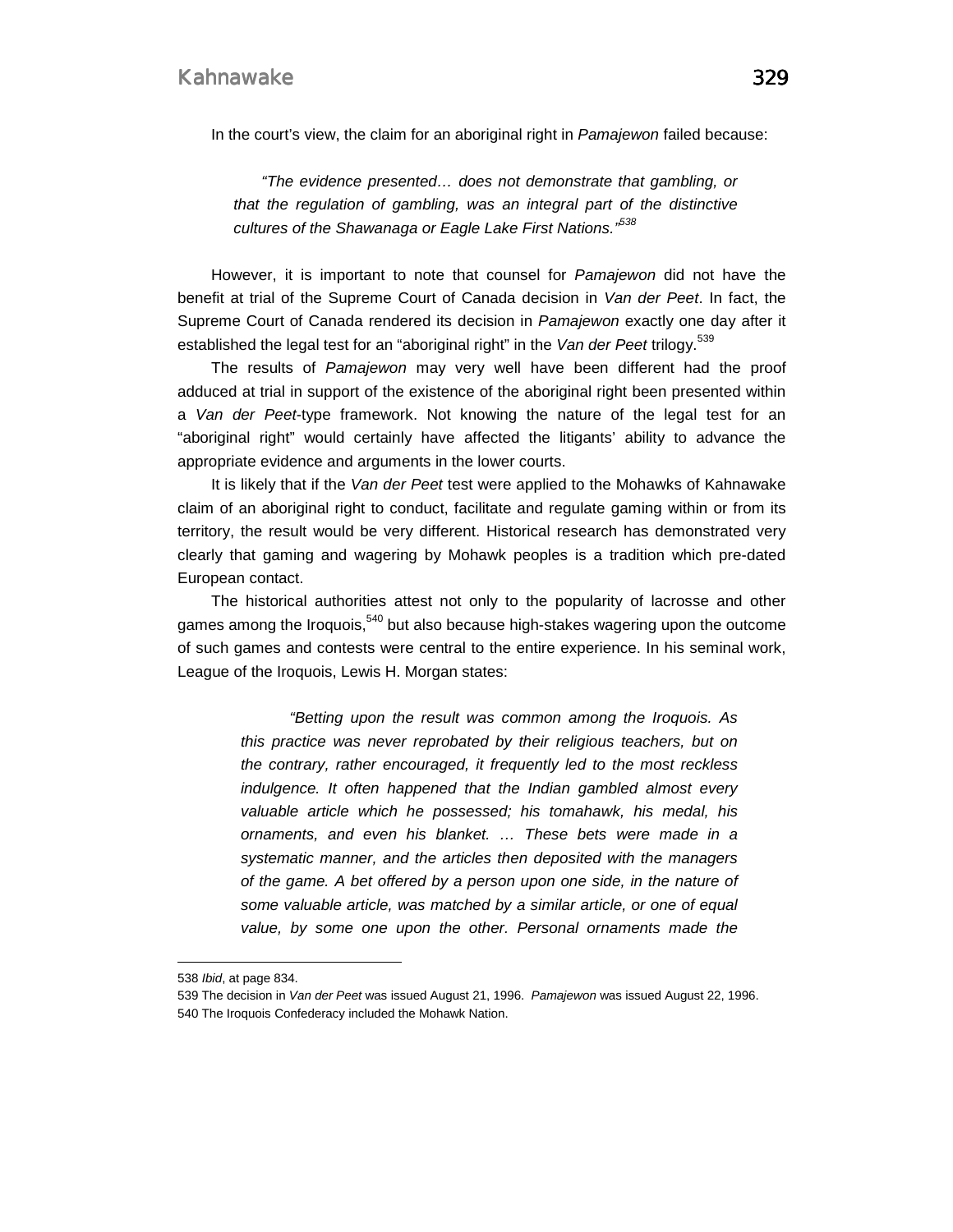*usual gaming currency. Other bets were offered and taken in the same manner, until hundreds of articles were sometimes collected. These were laid aside by the managers, until the game was decided, when each article lost by the event was handed over to the winning individual, together with his own, which he had risked against it."541*

This type of wagering extended to both athletic games as well as games of chance. The games specifically referred to by Morgan (supra) included lacrosse, javelin, deer buttons, snow-snake, snow boat and the "bowl and peach stones game"<sup>542</sup>.

Other authorities confirm not only the predominance of such games of chance among the Iroquois, but also the extent to which some games were regulated by an unwritten code.

In his article "Primitive Indian Lacrosse: Skill or Slaughter?" (Anthropology Journal of Canada 1975), Morris Jette says the following in regards to the Iroquois practice of lacrosse:

 *"With these Indians, gambling on the outcome of the games was a favourite pastime. During the course of a contest, a Mohawk player struck a Senaca a hard blow with his stick. Although, as the authors indicate, players were frequently hurt, they usually took these incidents "in good part." On this occasion, however, the Senacas instantly dropped their sticks, took up the stakes they had laid down in betting and returned home. The Senacas, with the foul play of their opponent, demanded satisfaction for the insult, although one of the offended wanted nothing less than war. However, the Mohawks consented to a Senacas request that they give presents to the young man who had been injured in atonement for his injuries and the pipe of peace was finally smoked in friendship. The antidote would indicate that an unwritten code of fair play was in effect during their games." (page 17)*

Betting on the outcome of lacrosse games was not only common; the gambling itself was "high stakes" with spectators often betting all of their worldly possessions.<sup>543</sup>

The predominance of wagering upon games of chance and skill in and of itself may not be sufficient to demonstrate the existence of a Section 35(1) right. However, the

<sup>541</sup> At page 281 and following.

<sup>542</sup> At pages 280-304.

<sup>543</sup> The People of America, Dean R. Snow, 1994, at page 186; American Indian Lacrosse, Thomas Vennum Jr., 1994, at page 109.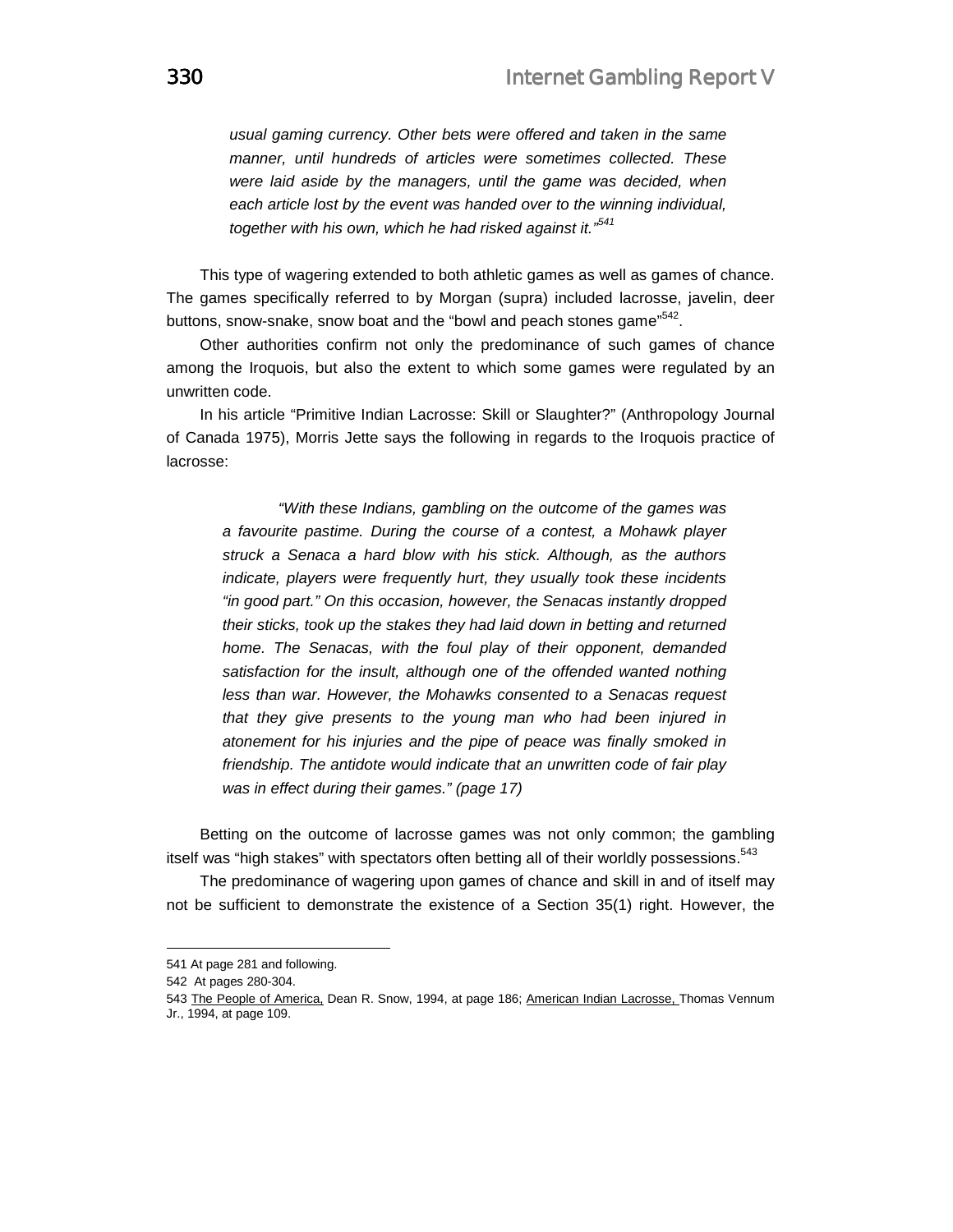$\overline{a}$ 

authorities go further and state that the games and wagering were an integral part of Iroquois culture. Ritual games such as "Lacrosse, foot races, sham fights, snow snake, tug of war, hoop-and-pole, and the bone game" were an important and integral part of the Iroquois ceremonies.<sup>544</sup> Moreover, "ceremonies were the most intimately important occupation of the life of the Indian", i.e. Iroquois.<sup>545</sup>

In fact, the playing of games and the wagering thereon were important aspects of overall Iroquois traditional and mythology and were therefore subject to elaborate rituals.<sup>546</sup>

The foregoing is a sample of the evidence that builds a strong case for the existence of a Mohawk aboriginal right to conduct, facilitate and regulate gaming based solely upon the existence of post contact historical authorities. The body of available evidence leads to the conclusion that the essential requirements of the *Van der Peet* test can be satisfied, given that:

- 1. There is a pre-contact history of gaming, games of chance and wagering among the Iroquois people;
- 2. The existence of such games and wagering were not incidental to Iroquois culture, but in fact were integral to the culture and formed part of its rituals and mythology; and
- 3. The games of chance and wagering were regulated by unwritten codes of conduct and by elaborate rituals that in effect constituted the "rules of the game." Failure to abide by the unwritten rules would give rise to a right of remedy on the part of the aggrieved party and corresponding punishment against the offending party.

Clearly, such a tradition of regulated gaming and wagering can be translated into a contemporary context and would therefore allow the Mohawks of Kahnawake to assert a Section 35(1) aboriginal right to facilitate and regulate gaming within or from their territory.

544 The Role of Game, Sport and Dance in Iroquois Life, Masters theses of Karen Lynn Smith, 1972.

<sup>545</sup> The Native Americans, Robert Spencer and Jessie Jennings, New York, 1965, page 390.

<sup>546</sup> The Iroquois Ceremonial of Mid Winter, Elisabeth Tooker, 1970, at page 55 and following.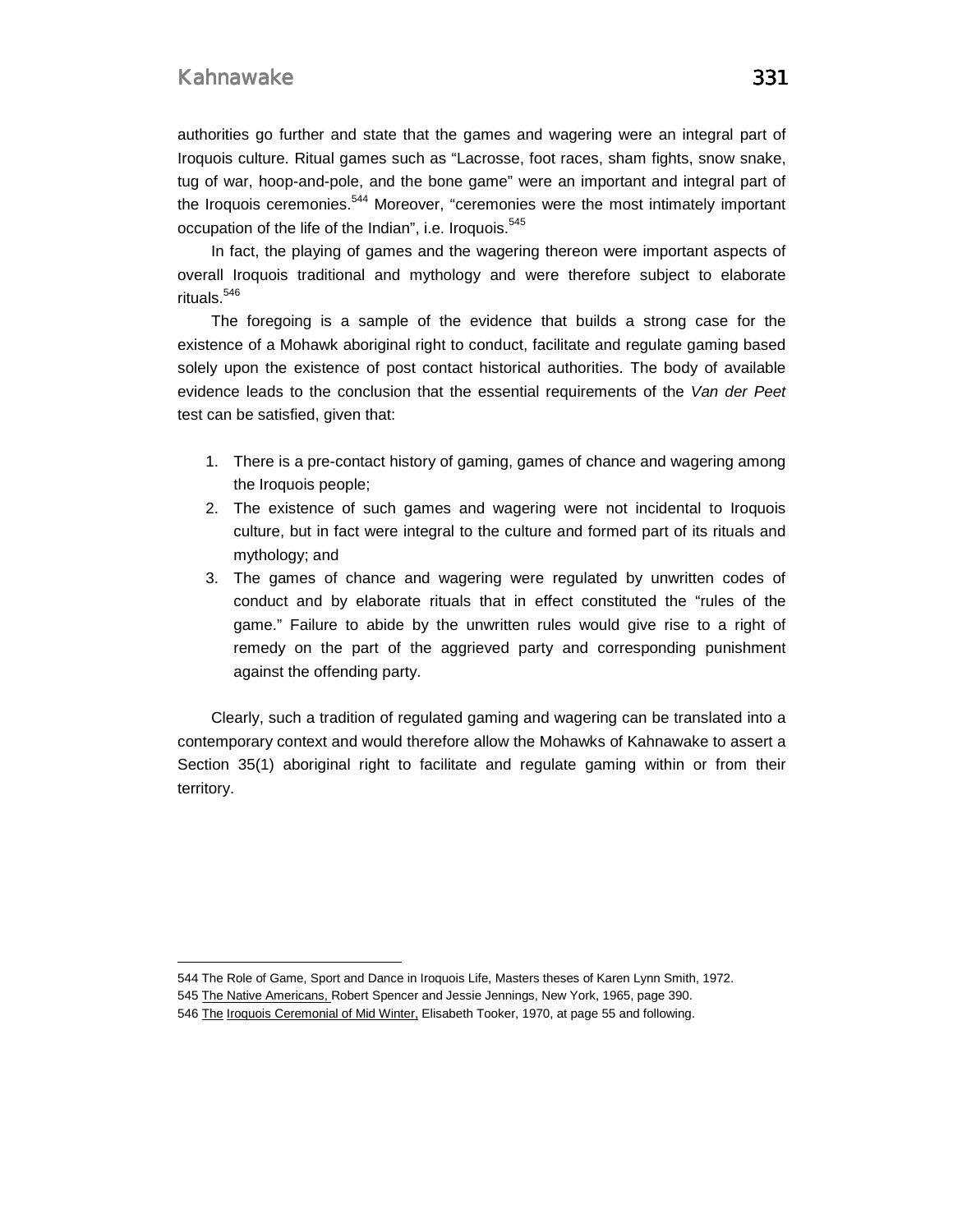## **THE POLITICAL ENVIRONMENT**

The political environment in Canada, particularly in the past several years, fosters a more conciliatory approach in resolving jurisdictional issues that may arise between Canada and indigenous communities.

A brief review of some of the more recent developments in this area is instructive.

In addition to the recognition provided in Canada's *Constitution Act, 1982* and by Canadian courts, the governments of Canada and of Québec have also indicated the political will to recognize the indigenous rights of First Nations and to enter into agreements acknowledging the right of indigenous communities to regulate and control their own affairs.

For example, in 1995, the government of Canada issued a major policy statement titled "Aboriginal Self-Government – The Government of Canada's Approach to Implementation of the Inherent Right and the Negotiation of Aboriginal Self-Government." The introduction of the document states:

*"The concept of Aboriginal self-government is not new. Aboriginal peoples in Canada have long expressed their aspiration to be selfgoverning, to chart the future of their communities, and to make their own decisions about matters related to the preservation and development of their distinctive cultures. Aboriginal peoples also maintain that they have an inherent right of Aboriginal self-government, a right which they believe should be recognized by all Canadians.* 

*The Government of Canada recognizes the inherent right of selfgovernment as an existing right within section 35 of the Constitution Act, 1982. It has developed an approach to implementation that focuses on reaching practical and workable agreements on how self-government will be exercised, rather than trying to define it in abstract terms. The Government believes that this approach is flexible and will allow all interested parties to make meaningful progress in the realization of Aboriginal self-government."*

At approximately the same time the "Aboriginal Self-Government" policy was released, the government of Canada established a Royal Commission on Aboriginal Peoples, which, as the name implies, undertook a lengthy and comprehensive study of the relationship between Canada and its Indigenous Peoples. The Royal Commission's six-volume report, released in October 1996, set out several hundred recommendations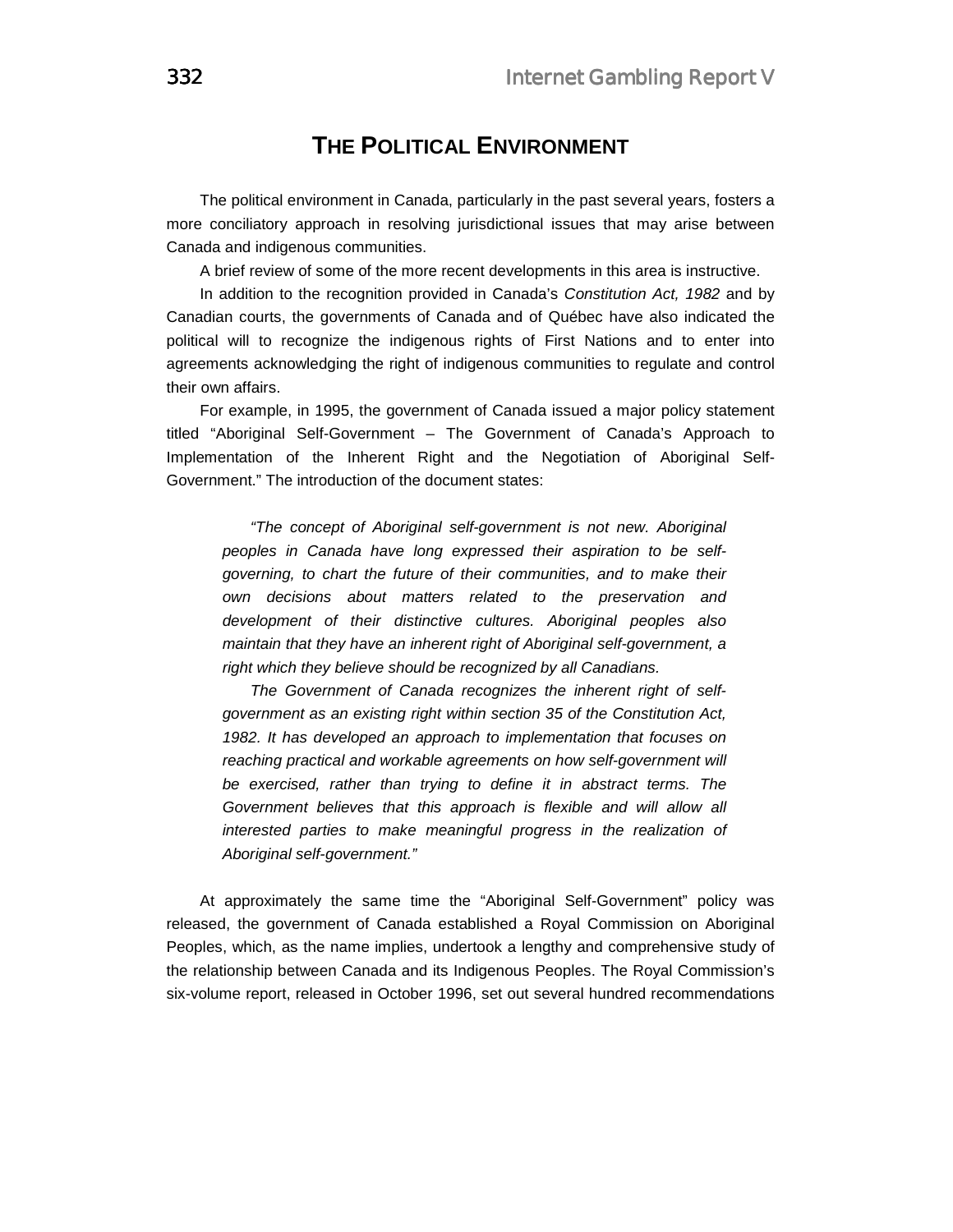to improve this relationship. In 1998, Canada reacted to the Royal Commission's Report by releasing a further policy statement titled "Gathering Strength – Canada's Aboriginal Action Plan." I quote from the foreword of the paper:

*"Gathering Strength is an action plan designed to renew the relationship with the Aboriginal people of Canada. This plan builds on the principles of mutual respect, mutual recognition, mutual responsibility and sharing which were identified in the report of the Royal Commission on Aboriginal Peoples. That report served as a catalyst and an inspiration for the federal government's decision to set a new course in its policies for Aboriginal people.* 

*Gathering Strength looks both to the past and the future. It begins with a Statement of Reconciliation that acknowledges the mistakes and injustices of the past; moves to a Statement of Renewal that expresses a vision of a shared future for Aboriginal and non-Aboriginal people; and outlines four key objectives for action to begin now:* 

> *Renewing the Partnership… Strengthening Aboriginal Governance… Developing a New Fiscal Relationship… Supporting Strong Communities, People and Economics…"*

Early in 1998, the government of Québec (the province in which the Mohawk Territory of Kahnawake is located) issued its own policy statement concerning "aboriginal affairs." The policy, entitled "Partnership, Development, Achievement" commences with the following introduction:

*"This paper contains the Québec government's guidelines on aboriginal affairs. The government henceforth will base its action on the approach described.* 

*Over the past 10 years, there have been many changes with aboriginal communities, which are showing a growing determination to take charge of their future and their ability to do so. Currently, the major issues for the Québec government and the aboriginal nations are, in particular, land and resources, economic development, self-government and self-sufficiency. These issues should be covered by the negotiated settlements."*

These recent policy statements from the governments of Canada and Québec have facilitated progressive discussions with Indigenous communities, including Kahnawake,